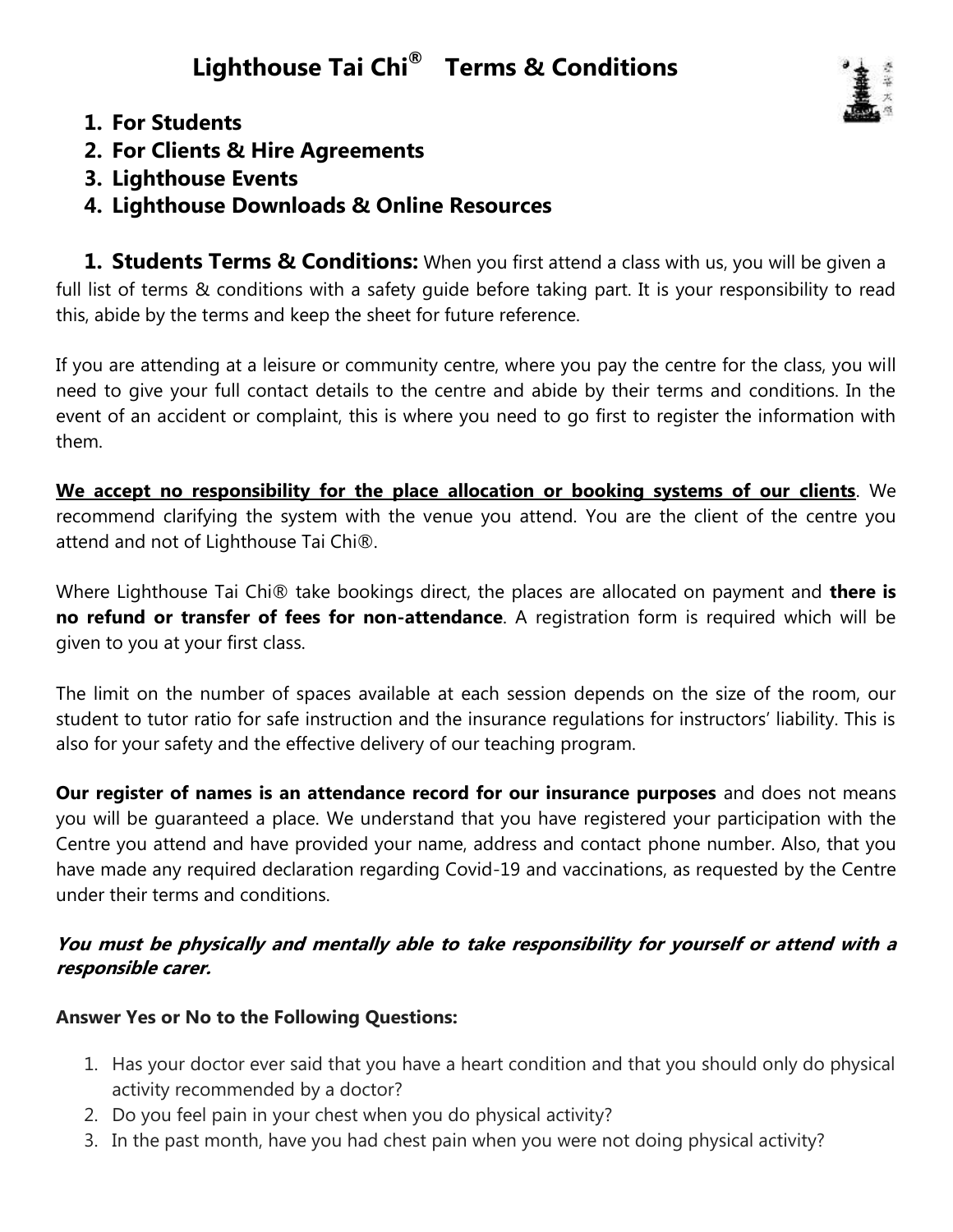- 4. Do you lose your balance because of dizziness or do you ever lose consciousness?
- 5. Do you have a bone or joint problem that could be made worse by a change in your physical activity?
- 6. Is your doctor currently prescribing drugs (for example, water pills) for your blood pressure or heart condition?
- 7. Do you know of any other reason why you should not do physical activity?

**If You Answered Yes:** If you answered yes to one or more questions, or are older than age 40 and have been inactive, or are concerned about your health, **consult a physician** before taking part in our classes. You should ask for a **medical clearance** along with information about specific exercise limitations you may have. **Get Your Doctor's Clearance:** If you have any injuries, illnesses or conditions, or are on any medications, talk to your doctor to make sure it's okay to exercise. Some medications may affect your heart; it's important to know how this relates to your participation.

#### **Lighthouse instructors cannot give you any medical advice or physiotherapy instruction.**

**Behaviour**: students are responsible for their own behaviour. Disrupting the session or preventing others from learning or enjoying the session is anti-social behaviour and the student will be asked to leave. Students are expected to learn tai chi with people of all ages, backgrounds, abilities, and cultures. **It is never acceptable to make another student, or the instructors feel uncomfortable or unwelcome. This will result in a ban from our classes and events.** 

Bans are also enforced if a student is intoxicated or under the influence of drugs, commits an illegal act whilst attending a class, behaves in an abusive, violent, or threatening manner towards the tutor, other staff or any other student **at any time**; disrupts the classes or causes any injury to others or damage to the premises or equipment.

Lighthouse Tai Chi® Lighthouse Qigong® & Lighthouse Aqua Tai Chi® are UK Registered Trademarks. All documentation, resources, images, and videos are copyright protected. Please see our website for further information. Any use of our online or download resources is at your own risk.

**Data Protection:** There is no database of your personal records and your phone number is not registered in our phone. All information is stored in line with current UK Data Protection. No information is shared or sold to anyone else. All records are kept as confidential**. We will use your email address to contact you about the tai chi sessions, invite you to LHTC events and to send you learning resources. You will receive a welcome email.** You may request to be removed from our email list at any time. Please note we are not responsible for any emails as a result of illegal access to our files.

**2. Client Terms & Conditions:** these are subject to any contract and agreement in writing. provided by Lighthouse Tai Chi®, signed or unsigned. Once an invoice is paid with these terms in place, it is considered a legal contract.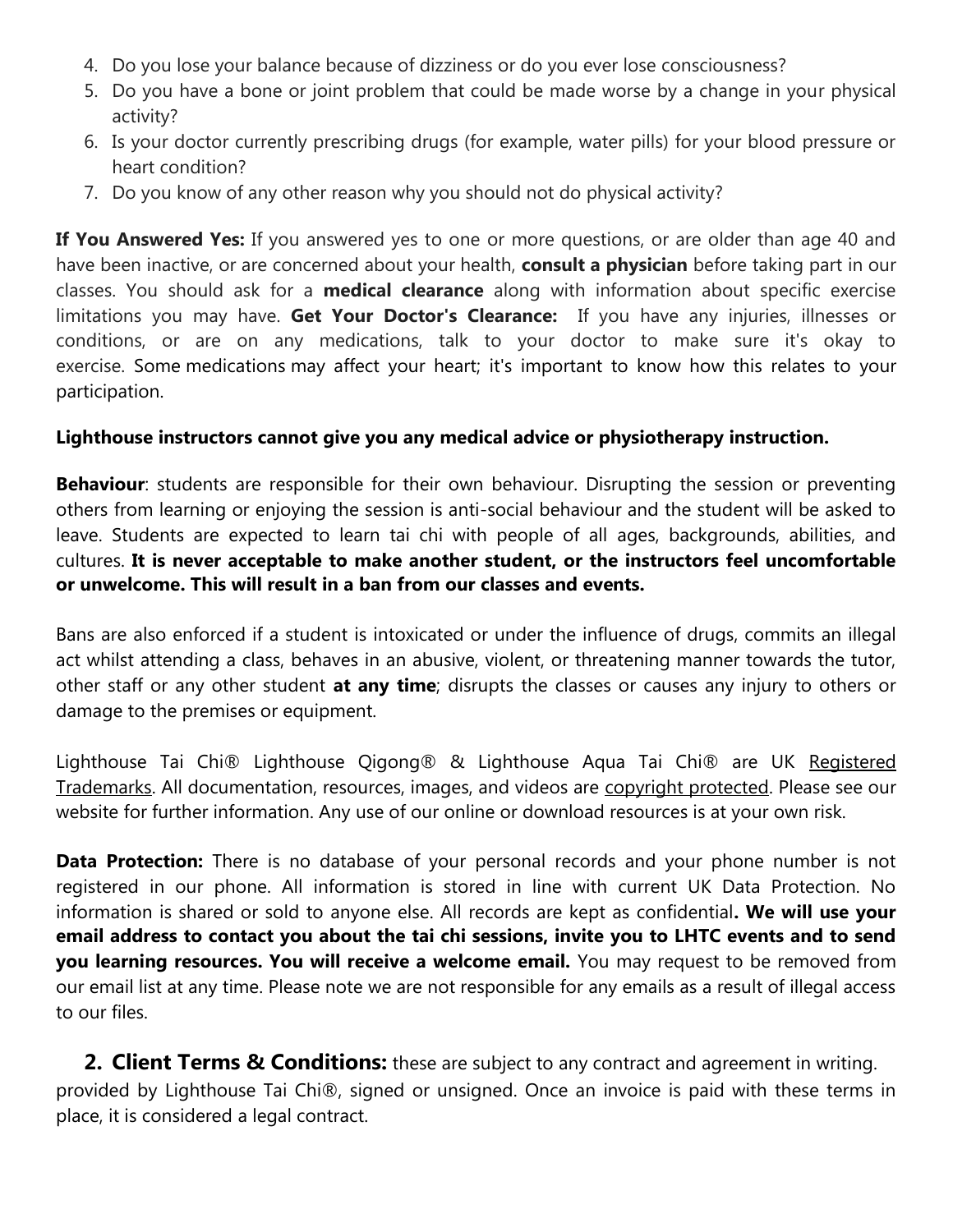Fees are calculated on number of sessions booked, travel and overhead costs and subject to review. We consider our terms to be fair for all parties ensuring that Lighthouse Tai Chi® is trading ethically and provides fair payment to its instructors, suppliers, and contractors. One-off bookings will be subject to premiums against risk.

Certificates of insurance will be provided to clients and other qualifications relevant to the service provided with be made available.

The student to instructor ratio is set for safety, effectiveness of teaching and insurance protocols. We provide risk assessments, promotional support and more as part of an overall service to our clients.

Our instructors work for Lighthouse Tai Chi® and are not at any time 'casual staff' or employees of the client, nor are they subject to any disciplinary procedure. Complaints about our instruction must comply with the terms provided in writing by Lighthouse Tai Chi®.

Lighthouse is an independent business and Registered Trademark brand. We comply with our insurance requirements and our independent trading status. We will endeavor to support our clients with any compliance or complaints procedure without extra cost to the client.

# **3. Lighthouse Events Terms & Conditions**

**Booking conditions:** only places booked and fully paid for in advance will be allocated. Places are allocated on payment only, first come first served basis. There will be no on the door sales. **Payments are non-refundable.**

**Cancellation policy:** you may sell your place to someone else and inform us of the name change, with no fee or cost. If LHTC re-sell your cancelled place, there is a £5 admin fee per person. **If LHTC cannot re-sell your place, there is no refund.** 

**Copyright:** all printed and visual material provided is the exclusive copyright and intellectual property of Lighthouse Tai Chi® Copying and sharing this material without our permission will result in legal action against you, to protect our intellectual property, and a life-time ban from our classes and events.

Our behaviour and safety policies for classes apply equally for events.

## **4. Downloads and online class purchases:**

All participation and use of our download and online resources is at your own risk. In the event that you lose access to files you have purchased please, contact us and we will send them again. There is no refund for purchases once the resources are provided. It is your responsibility to ensure that your device is working correctly, is compatible with the files and that you know how to use it. Lighthouse